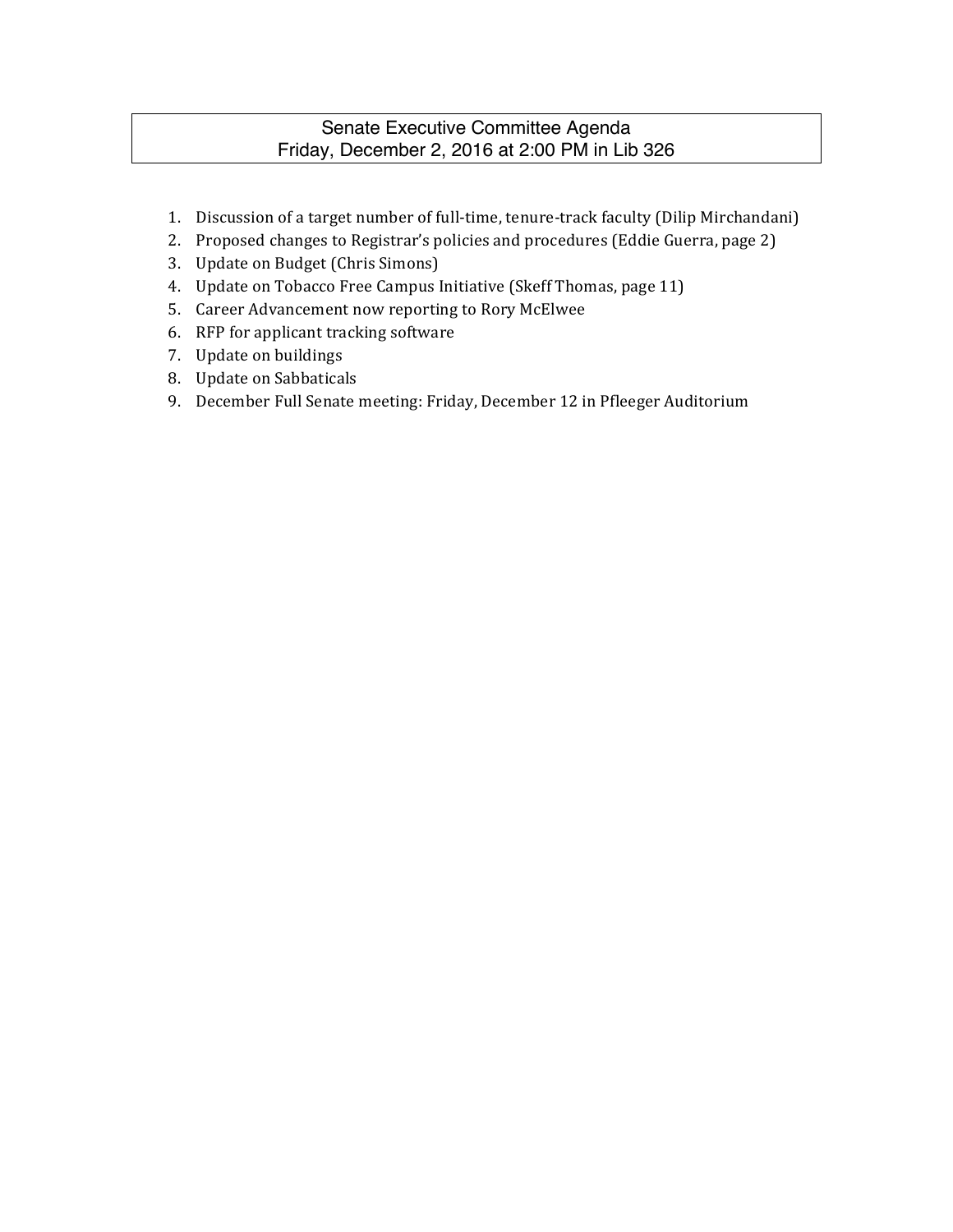# **Recommended Updates from the Registrar and the Registrar Academic Board (RAB) to Existing Registration-related Policy**

As of 04/22/16 - DRAFT

#### **Rationale for Updates to Existing Registration Policy**

As of January 4, 2016, the Registrar's Office and the Registrar's advising board, RAB, have been charged by the Provost's Office to assess and evaluate registration-related policies, practices, and processes, to ensure that they:

- 1. are fairly and consistently administered across campus, regardless of academic program or college;
- 2. are compliant with recent Financial Aid audit-related findings;
- 3. are up to date and easily found; (For example, currently, several differing versions of registrationrelated policy are found on many locations throughout the web.)
- 4. are student-centered, serving our current student population in the best possible ways, taking into account changes in that population such as online and off-site students, our office's shift to include graduate students, and the addition of Rowan Global's multiple Parts of Term and drop/add sessions;
- 5. written policy and office practice align, and that any changes therein are well-communicated to students, faculty, and staff. (For example, no policy or form allows advisor signatures for overrides, registration, etc.; however, there has been a significant shift in the way advisors function on this campus and, based upon the desires of many academic departments, it had been the practice of the Registrar's Office to accept advising signatures.)

#### **RAB Board Members**

- **1.** One representative from the Dean's Office of the College of Communication & Creative Arts: **Olga Vilceanu**
- **2.** One representative from the Dean's Office of the College of Business: **Margaret Van Brunt**
- **3.** One representative from the Dean's Office of the College of Engineering: **Steve Chin/Maria Perez-Colon**
- **4.** One representative from the Dean's Office of the College of Science & Mathematics: **Eve Sledjeski**
- **5.** One representative from the Dean's Office of the College of Performing Arts: **Melanie Stewart**
- **6.** One representative from the Dean's Office of the College of Education: **Lisa Vernon-Dotson**
- **7.** One representative from the Dean's Office of the College of Humanities & Social Sciences: **Stephen Fleming**
- **8.** One representative from the Honor's College: **Kristen diNovi**
- **9.** One representative from GSBS: **Diane Worrad**
- **10.** One representative from Rowan Global: **Kelly Yanek**
- **11.** One to three representatives (as needed) from SEM/Advising: **Lori Getler and Beth Rey**
- **12.** One representative from Student Life/Orientation: **Drew Tinnin**
- **13.** One representative from University Scheduling: **Steve Kessel**
- **14.** One representative from ASA: **Jeffrey Fields**
- **15.** One representative from the Senate Academic Policies & Procedures Committee: **Mike Grove**
- **16. Rebecca Gollihur**, University Registrar or designee, which will often be **Melissa McKenna**

#### **Update Plan/Goals**

• Part III of this document is our recommended set of updated registration-related policies that we are asking to be reviewed and approved by the Provost's Office (and AP&P/the Senate if needed).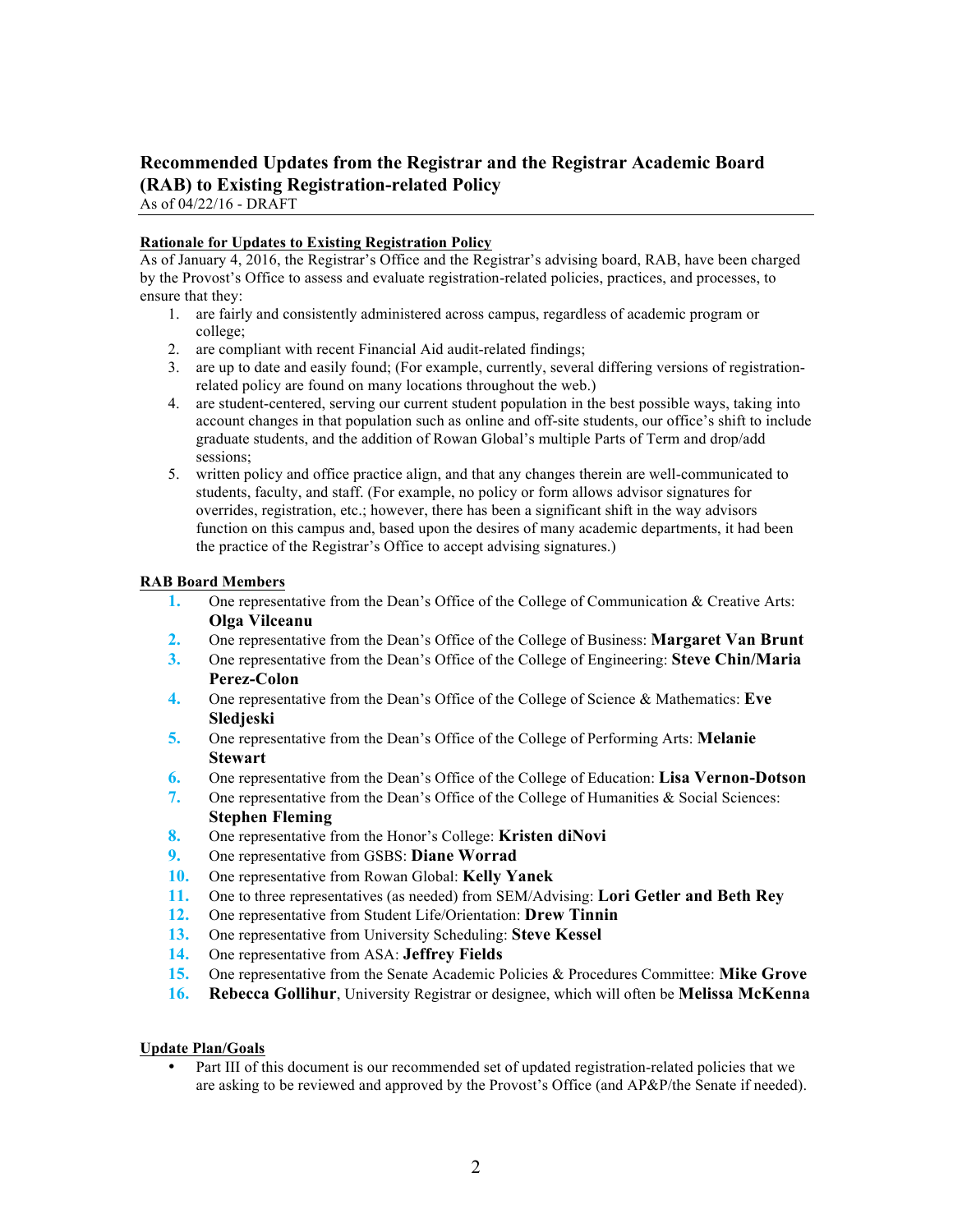- $\circ$  Current registration-related policy information currently appears in many locations (with differing information/formats) including the Registrar website and forms, the Provost's website, the confluence page (pasted below), and, in some cases, on individual academic college sites. With assistance and input from the Registrar Academic Board (RAB), which includes representation from each academic college, we found, consolidated, and wrote appropriate updates to the major registration-related policies.
- o Once approved, we will work to remove outdate policies and coordinate with the Executive VP as needed to ensure that the policies appear in their full format in the confluence policy site: https://confluence.rowan.edu/display/POLICY/Home, and also as policy summaries on our Registrar forms and website – but always linking back to the one official policy site.

#### **Timeline for Updates**

- The need for appropriate updates is urgent, given the confusion with multiple co-existing policies and practices, and the fact that most current policies do not address (or address fully) the needs of our online, off-site, and graduate students.
- Our hope is that these suggested updates can be approved and communicated in the summer 2016 term so that we may implement them no later than fall 2016. (In practice, many have already been implemented for years, but they have not and do not align with written policy, or no policy exists to support the practice which is causing confusion for students and staff - another reason for urgency.)

### **Chart outlining suggested policy updates from RAB**

Items highlighted in yellow have already been implemented due to shifts that occurred between RG and Registrar.

| #            | <b>Topic</b>                                  | Old/current policy                                                                                                                                                                                                                                                                                   | Actual practice if<br>differs from policy                                                                                                                                                                                                                                                                                                                                                                                                | <b>Suggested new policy</b><br>and practice                                                                                                                                                                                                                                                                                                     | <b>Rationale for change</b>                                                                                                                                                                                                                                                                          |
|--------------|-----------------------------------------------|------------------------------------------------------------------------------------------------------------------------------------------------------------------------------------------------------------------------------------------------------------------------------------------------------|------------------------------------------------------------------------------------------------------------------------------------------------------------------------------------------------------------------------------------------------------------------------------------------------------------------------------------------------------------------------------------------------------------------------------------------|-------------------------------------------------------------------------------------------------------------------------------------------------------------------------------------------------------------------------------------------------------------------------------------------------------------------------------------------------|------------------------------------------------------------------------------------------------------------------------------------------------------------------------------------------------------------------------------------------------------------------------------------------------------|
| $\mathbf{1}$ | Late<br>registrat<br>ion<br>period<br>and fee | <b>Extended</b><br>registration is<br>usually conducted<br>prior to the<br>beginning of a<br>semester or<br>summer session.<br><b>Final registration is</b><br>conducted prior to<br>the first week of a<br>semester or<br>summer session at<br>which time a late<br>registration fee is<br>charged. | "extended<br>٠<br>registration" is a<br>term we no longer<br>use<br>Call "late<br>registration"<br>instead of final<br>Timing has varied<br>٠<br>- past calendars<br>show it was often<br>about one week<br>after the posted<br>Bursar due date<br>for the term - but<br>the "final<br>registration"<br>suggests it is one<br>week prior to<br>courses - and<br>Sp16 it was day<br>after payment due<br>- it has not been<br>consistent. | remove "extended<br>$\blacksquare$<br>registration" and use<br>"late registration" to<br>indicate period after<br>payment due date<br>make timing "after<br>the payment<br>deadline" but the<br>actual date the fee<br>will be charged we'll<br>work out with Bursar<br>- so we can normally<br>allow a one-week<br>grace period to<br>students | "late registration" is<br>٠<br>more accurate since<br>"final" implies<br>registration ends soon<br>and it does not - at that<br>stage<br>Need consistent deadlin<br>$\blacksquare$<br>and grace period so<br><b>Bursar and students</b><br>have time to work out<br>payments before<br>charging fees |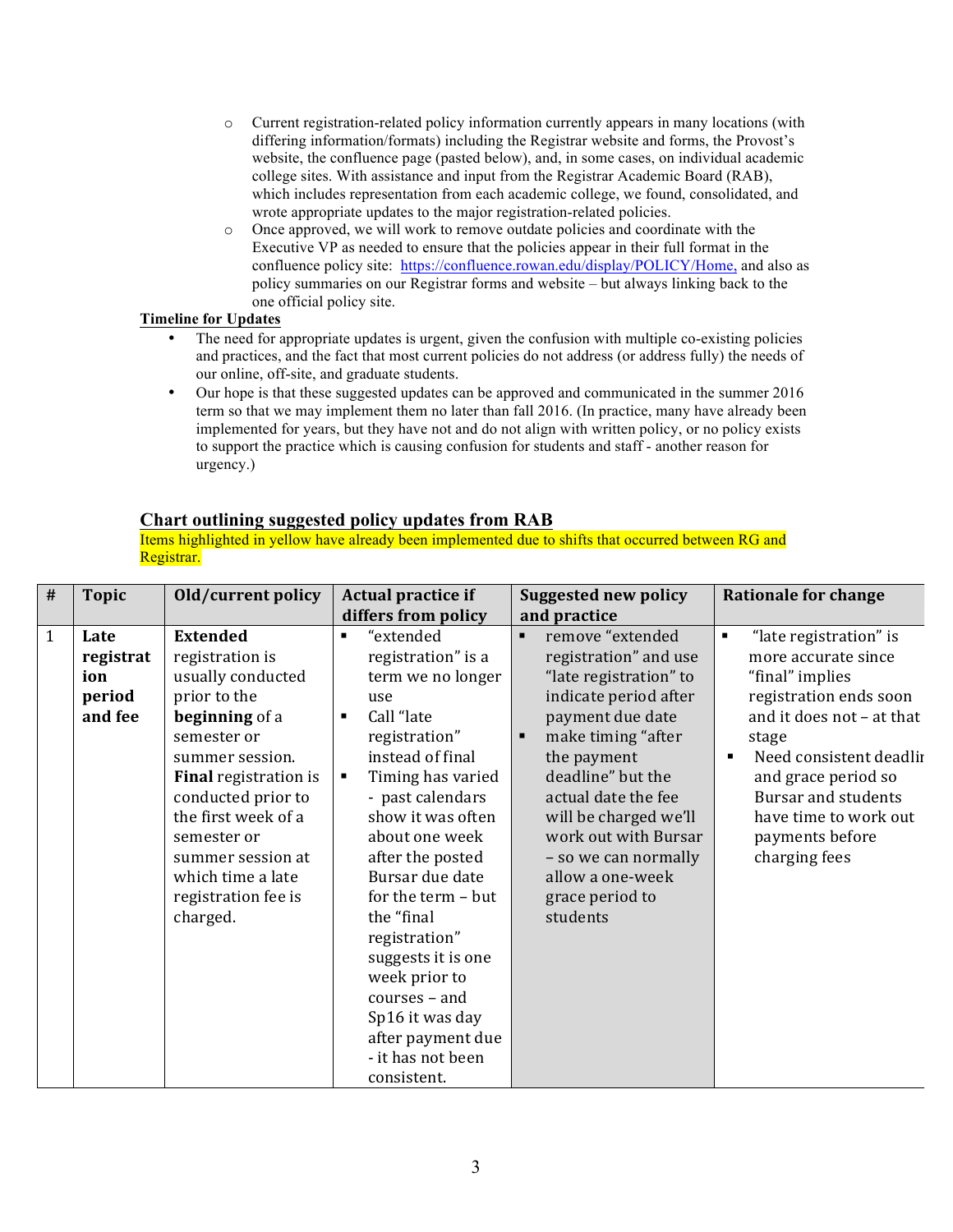| # | <b>Topic</b>                                                                                                                     | Old/current policy                                                                                                                                                                                                                                                                                                                            | <b>Actual practice if</b>                                                                                                                                                                                                                                                                                                                                                                                                                                          | <b>Suggested new policy</b>                                                                                                                                                                                                                                                                                                                                                                                                     | <b>Rationale for change</b>                                                                                                                                                                                                                                                                                                                                                                                                                                       |
|---|----------------------------------------------------------------------------------------------------------------------------------|-----------------------------------------------------------------------------------------------------------------------------------------------------------------------------------------------------------------------------------------------------------------------------------------------------------------------------------------------|--------------------------------------------------------------------------------------------------------------------------------------------------------------------------------------------------------------------------------------------------------------------------------------------------------------------------------------------------------------------------------------------------------------------------------------------------------------------|---------------------------------------------------------------------------------------------------------------------------------------------------------------------------------------------------------------------------------------------------------------------------------------------------------------------------------------------------------------------------------------------------------------------------------|-------------------------------------------------------------------------------------------------------------------------------------------------------------------------------------------------------------------------------------------------------------------------------------------------------------------------------------------------------------------------------------------------------------------------------------------------------------------|
|   |                                                                                                                                  |                                                                                                                                                                                                                                                                                                                                               | differs from policy                                                                                                                                                                                                                                                                                                                                                                                                                                                | and practice                                                                                                                                                                                                                                                                                                                                                                                                                    |                                                                                                                                                                                                                                                                                                                                                                                                                                                                   |
| 2 | <b>Define</b><br>"Primary<br><b>Part of</b><br>Term" to<br>show<br>major<br><b>registrati</b><br>on<br>deadline<br>s for<br>term | $\blacksquare$<br>No definition<br>exists<br>Only the<br>$\blacksquare$<br>main/full Part of<br>Term/Session<br>was ever<br>addressed with<br>deadline dates<br>by the Registrar                                                                                                                                                              | As of Spring 2016,<br>٠<br>we provided the<br>major registration<br>deadline dates for<br>the students<br>Registrar serves,<br>and defined<br>"Primary Part of<br>Term" as "those<br>Parts of Term that<br>are intended for<br>non-medical<br>students and have<br>at least 20<br>sections and/or<br>serve more than<br>one student<br>population."                                                                                                                | See "actual practice"<br>٠                                                                                                                                                                                                                                                                                                                                                                                                      | Some terms there are 30<br>٠<br>or more Parts of Term -<br>but at least the major<br>Parts of Term (in which<br>most students fall) need<br>to have posted deadline:<br>so we can perform prop-<br>processing<br>Registrar now oversees<br>$\blacksquare$<br>Rowan Global,<br>accelerated, online, and<br>graduate students - so<br>the major Part of Term<br>deadlines need to be<br>established, shared, and<br>easy for students, faculty<br>and staff to find |
| 3 | Approval<br>s for<br>registrati<br>on-<br>related<br>forms                                                                       | Required<br>$\blacksquare$<br>signatures on<br>forms vary (a<br>few are outlined<br>below):<br>Pre-req:<br>$\circ$<br>instructor<br>and chair<br>$P/NC$ :<br>$\circ$<br>instructor<br>Duplicate<br>$\circ$<br>Crse.<br>Waiver:<br>chair<br>Course<br>repeat: chair<br>Hardship<br>$\circ$<br>Withdrawal:<br>instructor,<br>chair, and<br>dean | Registrar has and<br>$\blacksquare$<br>is accepting many<br>variations of the<br>actual signature<br>policies - only one<br>signature (if the<br>higher-level<br>signee), advisor<br>signatures (not<br>included on<br>forms), and in<br>some cases, other<br>signatures (not<br>indicated on<br>forms) since acad.<br>depts. differ on<br>whom they will<br>allow to authorize<br>- but there is no<br>policy guiding this<br>so we can be fair<br>and consistent | Reduce forms to<br>٠<br>minimum # of<br>signatures needed<br>Each acad. dept. uses<br>٠<br>an "alias" email<br>address such as<br>BiologyDept@rowan.<br>edu (some already<br>have)<br>Dept. establishes that<br>those who access<br>above address have<br>authority to sign off<br>on these particular<br>forms<br>٠<br>Registrar uses and<br>tells students to use<br>above address and<br>will accept approvals<br>from above | Need consistency<br>$\blacksquare$<br>Inconsistencies cause<br>$\blacksquare$<br>confusion and delays<br>Many times, it is difficult<br>for students to reach the<br>designated signees at all<br>or in a timely manner<br>٠<br>Need more flexibility (fo<br>Registrar and acad.<br>Depts.) to be able to<br>process our many<br>override requests<br>efficiently                                                                                                 |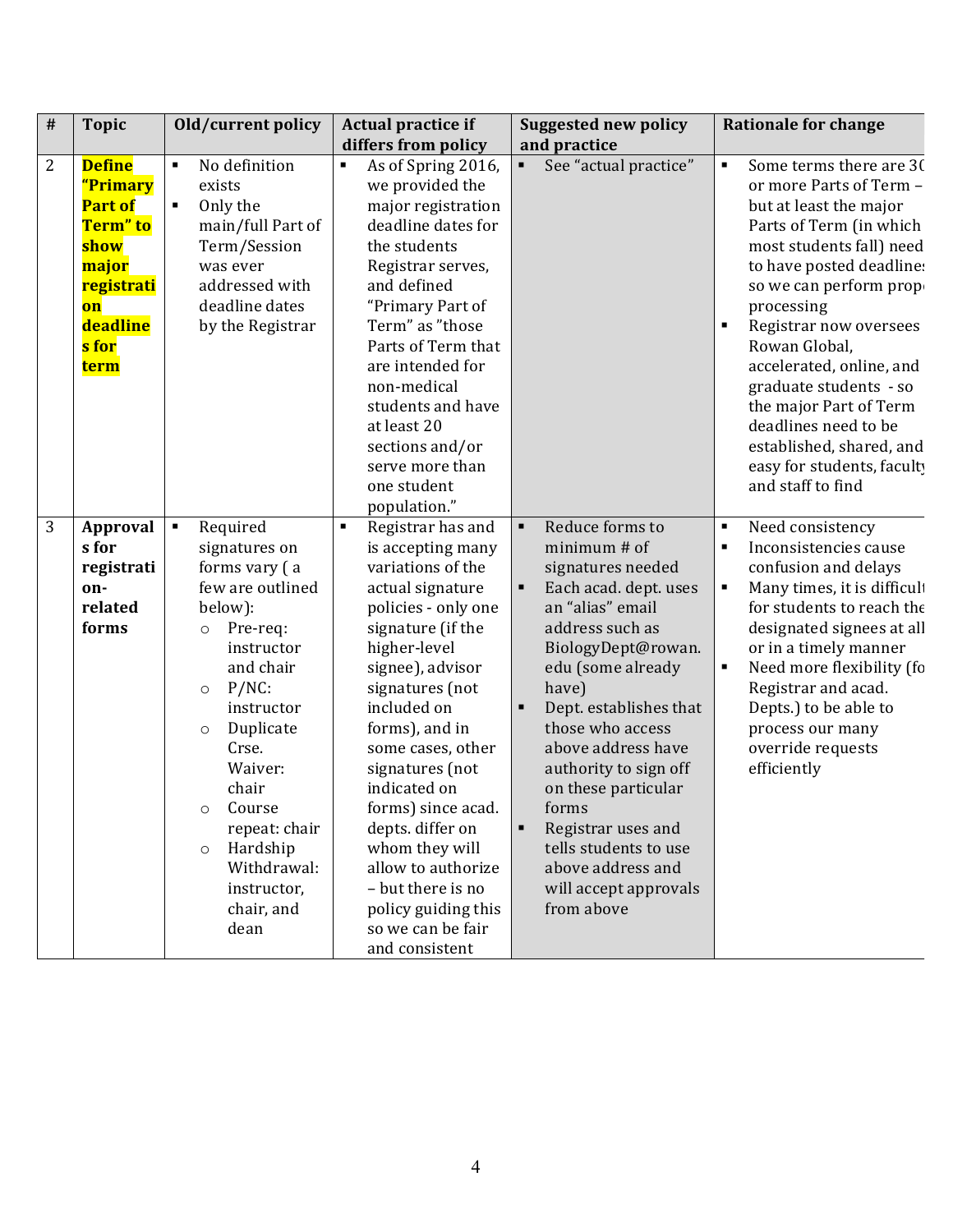| # | <b>Topic</b>                                                                                                                                              | Old/current policy<br>Actual practice if                                                                                                                                                                                                                                                                                                                                                                                                                                                                                                                                                                                                                                                                                                                                                                                                                                                                   | <b>Suggested new policy</b> | <b>Rationale for change</b>                                                                                                                                                                                                                         |
|---|-----------------------------------------------------------------------------------------------------------------------------------------------------------|------------------------------------------------------------------------------------------------------------------------------------------------------------------------------------------------------------------------------------------------------------------------------------------------------------------------------------------------------------------------------------------------------------------------------------------------------------------------------------------------------------------------------------------------------------------------------------------------------------------------------------------------------------------------------------------------------------------------------------------------------------------------------------------------------------------------------------------------------------------------------------------------------------|-----------------------------|-----------------------------------------------------------------------------------------------------------------------------------------------------------------------------------------------------------------------------------------------------|
|   |                                                                                                                                                           | differs from policy                                                                                                                                                                                                                                                                                                                                                                                                                                                                                                                                                                                                                                                                                                                                                                                                                                                                                        | and practice                |                                                                                                                                                                                                                                                     |
| 4 | Regular<br>The dates<br>٠<br>for the full<br>Drop/Ad<br>d Period<br>term<br>drop/add<br>reflected 5<br>business<br>days from<br>the start of<br>the term. | Same with the<br>$\blacksquare$<br>addition of Rowan<br>Global drop/adds:<br>If the course<br>٠<br>length/Part of Term<br>have always<br>in which the course<br>appears is 3 weeks<br>or shorter:<br>Regular<br>$\circ$<br>Drop/Add dates<br>are the first 2<br>business days of<br>the session/Part<br>of Term in<br>which the<br>course appears<br>If the course<br>٠<br>length/Part of Term<br>in which the course<br>appears is over 3<br>weeks and up to 6<br>weeks:<br>Regular<br>Drop/Add dates<br>are the first 3<br>business days of<br>the session/Part<br>of Term in<br>which the<br>course appears<br>If the course<br>٠<br>length/Part of Term<br>in which the course<br>appears is over 6<br>weeks and up to the<br>full term $(12-16)$<br>weeks):<br>Regular<br>٠<br>Drop/Add dates<br>are the first 5<br>business days of<br>the session/Part<br>of Term in<br>which the<br>course appears | See "actual practice"<br>٠  | This is not a change to<br>٠<br>past policy or practice,<br>but we are simply puttii<br>Rowan Global and main<br>campus/Registrar dates<br>together, making them<br>easier to find and follow<br>Need drop/add dates fo<br>٠<br>all course lengths. |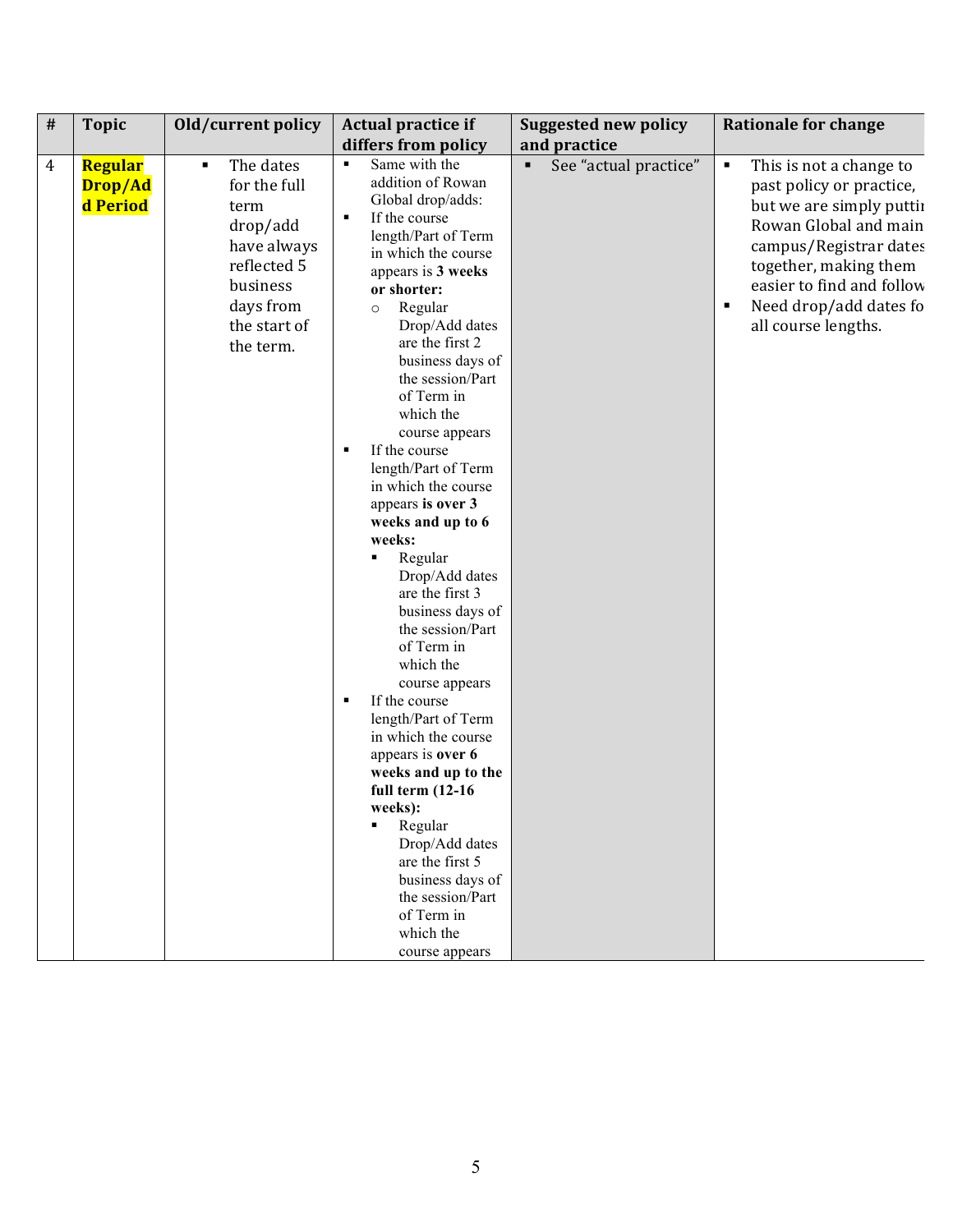| $\#$ | <b>Topic</b> | Old/current policy              | Actual practice if                  | <b>Suggested new policy</b>           | <b>Rationale for change</b>               |
|------|--------------|---------------------------------|-------------------------------------|---------------------------------------|-------------------------------------------|
|      |              |                                 | differs from policy                 | and practice                          |                                           |
| 5    | Late         | Up to 2 weeks<br>$\blacksquare$ | Same - except the<br>$\blacksquare$ | $\blacksquare$<br>Establish shorter   | Current late drop/add<br>$\blacksquare$   |
|      | Drop/Ad      | after drop/add                  | deadline is                         | deadlines because                     | process is only possible                  |
|      | d Period     | and required                    | violated                            | two weeks after                       | during hardship and is                    |
|      | and          | hardship                        | constantly for                      | drop/add is too long                  | too long - up to weeks                    |
|      | Form         | documentation                   | legitimate                          | After the Regular<br>$\circ$          | after regular drop/add.                   |
|      |              | and instructor,                 | reasons.                            | Drop/Add                              | RAB felt that a shorter<br>$\blacksquare$ |
|      |              | chair, dean,                    |                                     | period, a grace                       | period would more easil                   |
|      |              | Registrar, and                  |                                     | period of equal                       | allow for the many                        |
|      |              | <b>Bursar</b>                   |                                     | length to the                         | necessary administrativ                   |
|      |              | signatures                      |                                     | drop/add period                       | drop/adds (without                        |
|      |              |                                 |                                     | (for the                              | documentation/hardshi                     |
|      |              |                                 |                                     | particular                            | to occur in a more timel                  |
|      |              |                                 |                                     | course/Part of                        | manner and better serve                   |
|      |              |                                 |                                     | Term) is                              | students. (The hardship                   |
|      |              |                                 |                                     | provided to                           | option is still possible                  |
|      |              |                                 |                                     | accommodate                           | through the hardship                      |
|      |              |                                 |                                     | special<br>circumstances              | form if there is not an<br>administrative |
|      |              |                                 |                                     |                                       |                                           |
|      |              |                                 |                                     | that delayed the<br>original          | issue/delay.)                             |
|      |              |                                 |                                     |                                       |                                           |
|      |              |                                 |                                     | registration                          |                                           |
|      |              |                                 |                                     | adjustment.<br>Provide timelier, less |                                           |
|      |              |                                 |                                     | cumbersome process                    |                                           |
|      |              |                                 |                                     | for faculty and                       |                                           |
|      |              |                                 |                                     | student to manage                     |                                           |
|      |              |                                 |                                     | administrative delays                 |                                           |
|      |              |                                 |                                     | and cases like                        |                                           |
|      |              |                                 |                                     | Internship and Field                  |                                           |
|      |              |                                 |                                     | Exp. that might be set                |                                           |
|      |              |                                 |                                     | up/begin after                        |                                           |
|      |              |                                 |                                     | regular drop/add.                     |                                           |
|      |              |                                 |                                     | Reduce to only one or<br>٠            |                                           |
|      |              |                                 |                                     | two signatures -                      |                                           |
|      |              |                                 |                                     | depending upon                        |                                           |
|      |              |                                 |                                     | situation (adds                       |                                           |
|      |              |                                 |                                     | always need                           |                                           |
|      |              |                                 |                                     | instructor but drops                  |                                           |
|      |              |                                 |                                     | may only need                         |                                           |
|      |              |                                 |                                     | signature from staff                  |                                           |
|      |              |                                 |                                     | member (such as                       |                                           |
|      |              |                                 |                                     | Bursar or Aid) who                    |                                           |
|      |              |                                 |                                     | can verify delay.                     |                                           |
|      |              |                                 |                                     | Adds can continue to                  |                                           |
|      |              |                                 |                                     | happen even after                     |                                           |
|      |              |                                 |                                     | this period if                        |                                           |
|      |              |                                 |                                     | circumstances                         |                                           |
|      |              |                                 |                                     | warrant - with                        |                                           |
|      |              |                                 |                                     | instructor-only                       |                                           |
|      |              |                                 |                                     | approval.                             |                                           |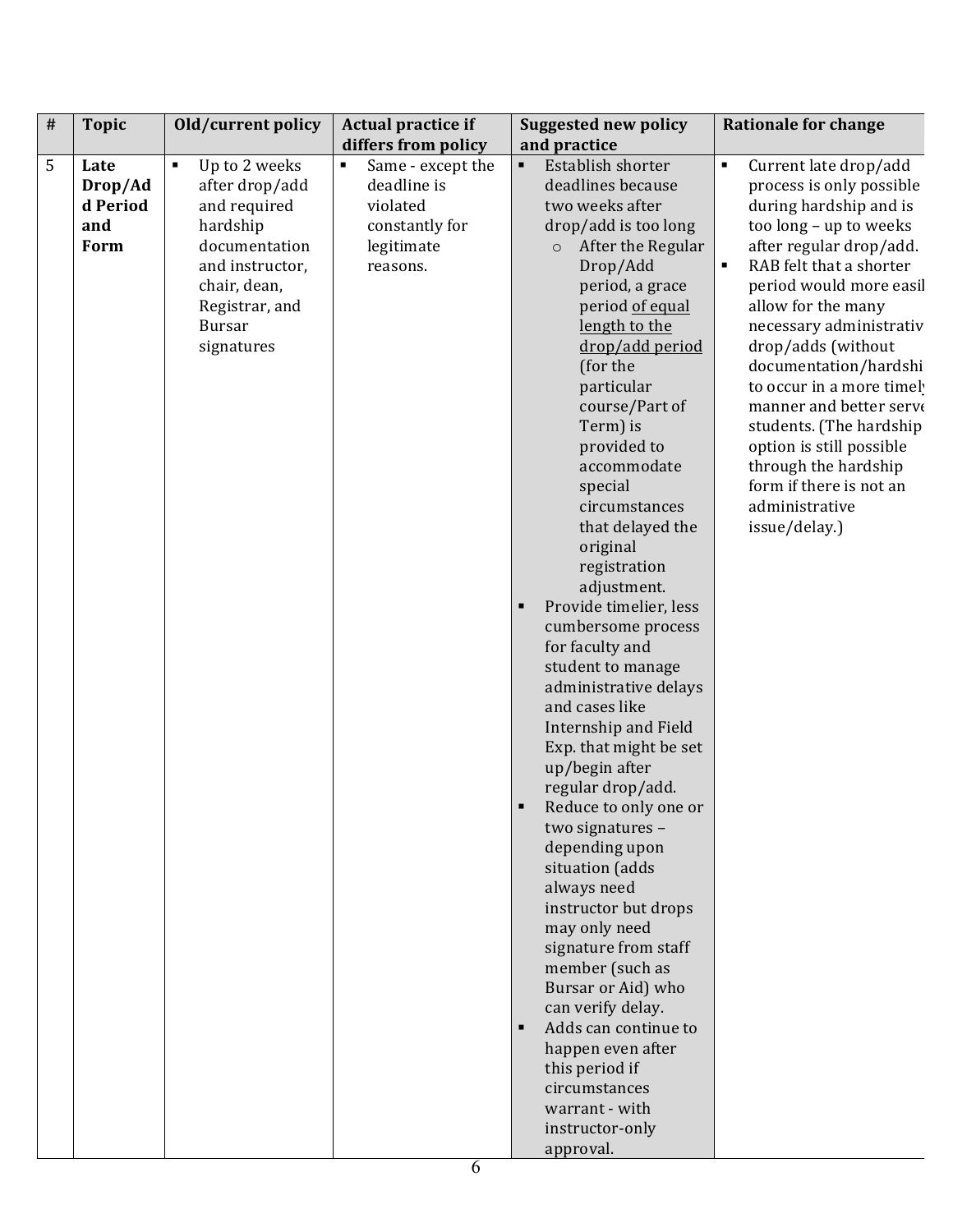| # | <b>Topic</b>                                                                              | Old/current policy                                                                                                                                                                                                                                                                                                                                                                                           | Actual practice if                                                                                         | <b>Suggested new policy</b>                                                                                                                                                                                                                                                                                                                                                                                                                                                          | <b>Rationale for change</b>                                                                                                                                                                                                                                                                                                                                                                                                                                                                                                                               |
|---|-------------------------------------------------------------------------------------------|--------------------------------------------------------------------------------------------------------------------------------------------------------------------------------------------------------------------------------------------------------------------------------------------------------------------------------------------------------------------------------------------------------------|------------------------------------------------------------------------------------------------------------|--------------------------------------------------------------------------------------------------------------------------------------------------------------------------------------------------------------------------------------------------------------------------------------------------------------------------------------------------------------------------------------------------------------------------------------------------------------------------------------|-----------------------------------------------------------------------------------------------------------------------------------------------------------------------------------------------------------------------------------------------------------------------------------------------------------------------------------------------------------------------------------------------------------------------------------------------------------------------------------------------------------------------------------------------------------|
|   |                                                                                           |                                                                                                                                                                                                                                                                                                                                                                                                              | differs from policy                                                                                        | and practice                                                                                                                                                                                                                                                                                                                                                                                                                                                                         |                                                                                                                                                                                                                                                                                                                                                                                                                                                                                                                                                           |
| 6 | <b>Late</b><br><b>start</b><br>registrati<br>on and<br>adjustme<br>nt<br>form/pr<br>ocess | There was no<br>$\blacksquare$<br>real policy or<br>process-<br>students who<br>wanted to take<br>late-start<br>courses had to<br>complete the<br>cumbersome<br>late drop/add<br>process, that<br>technically,<br>required<br>hardship<br>documentation<br>and had to be<br>completed<br>within 2 weeks<br>of start of term -<br>even though the<br>course in<br>question still<br>had registration<br>open. | Same - except the<br>$\blacksquare$<br>deadline is<br>violated<br>constantly for<br>legitimate<br>reasons. | Establish a late start<br>$\blacksquare$<br>registration and<br>adjustment policy<br>and form that allows<br>students to easily<br>register for late-start<br>courses (those that<br>begin in<br>October/March) that<br>have availability<br>and/or to drop those<br>same courses within<br>the appropriate<br>drop/add periods<br>Establish and better<br>$\blacksquare$<br>communicate that the<br>drop/add periods for<br>late-start courses<br>differ from full-term<br>courses. | Need formal process and<br>٠<br>form so students and sta<br>don't unnecessarily<br>complete late add form<br>for a class that has not y<br>begun<br>Eliminate confusion and<br>need for multiple<br>signatures<br>Working to try to put lat<br>$\blacksquare$<br>start registration proces<br>online but in the<br>meantime, manual<br>process of some type is<br>needed.<br>Also need to ensure that<br>$\blacksquare$<br>anyone going through th<br>notifies Aid so that they<br>are packaged/adjusted<br>correctly with the prope<br>number of credits |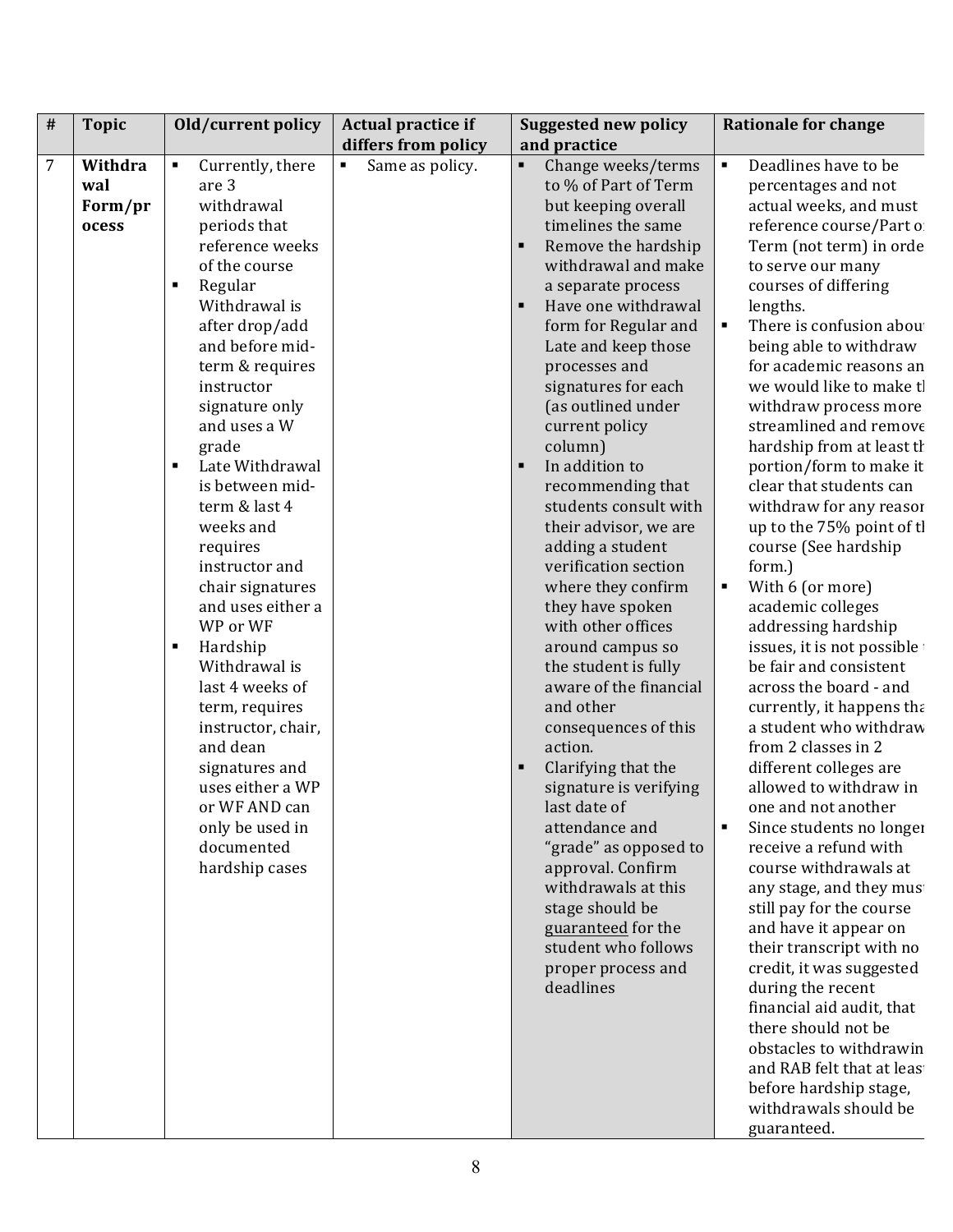| $\#$ | <b>Topic</b>                 | Old/current policy                                                                                                                                                                                                                                                                                                                                                                        | Actual practice if                                                                                                                                                                                                                                | <b>Suggested new policy</b>                                                                                                                                                                                                                                                                                                                                                                                                                                                                                                                                                                                                           | <b>Rationale for change</b>                                                                                                                                                                                                                                                                                                                                                                                                                                                                                                                                                                                                                                                                                                                                                                                                                                                                                                                                                                                                                                                                                                                                                                                                                                                                                             |
|------|------------------------------|-------------------------------------------------------------------------------------------------------------------------------------------------------------------------------------------------------------------------------------------------------------------------------------------------------------------------------------------------------------------------------------------|---------------------------------------------------------------------------------------------------------------------------------------------------------------------------------------------------------------------------------------------------|---------------------------------------------------------------------------------------------------------------------------------------------------------------------------------------------------------------------------------------------------------------------------------------------------------------------------------------------------------------------------------------------------------------------------------------------------------------------------------------------------------------------------------------------------------------------------------------------------------------------------------------|-------------------------------------------------------------------------------------------------------------------------------------------------------------------------------------------------------------------------------------------------------------------------------------------------------------------------------------------------------------------------------------------------------------------------------------------------------------------------------------------------------------------------------------------------------------------------------------------------------------------------------------------------------------------------------------------------------------------------------------------------------------------------------------------------------------------------------------------------------------------------------------------------------------------------------------------------------------------------------------------------------------------------------------------------------------------------------------------------------------------------------------------------------------------------------------------------------------------------------------------------------------------------------------------------------------------------|
|      |                              |                                                                                                                                                                                                                                                                                                                                                                                           | differs from policy                                                                                                                                                                                                                               | and practice                                                                                                                                                                                                                                                                                                                                                                                                                                                                                                                                                                                                                          |                                                                                                                                                                                                                                                                                                                                                                                                                                                                                                                                                                                                                                                                                                                                                                                                                                                                                                                                                                                                                                                                                                                                                                                                                                                                                                                         |
| 8    | Hardship<br>Form/pr<br>ocess | $\blacksquare$<br>Currently<br>hardship<br>withdrawal is<br>the final/latest<br>part of course<br>withdrawal-<br>which is re-<br>pasted below:<br>Hardship<br>$\circ$<br>Withdrawal<br>is last 4<br>weeks of<br>term,<br>requires<br>instructor,<br>chair, and<br>dean<br>signatures<br>and uses<br>either a WP<br>or WF AND<br>can only be<br>used in<br>documented<br>hardship<br>cases | Same as policy but<br>٠<br>we often need<br>many exceptions<br>and often<br>documentation is<br>not attached or<br>there isn't<br>verifiable<br>documentation,<br>which puts<br>individual<br>academic colleges<br>in difficult<br>position.<br>9 | Like withdrawal<br>$\blacksquare$<br>period/process, use<br>% instead of weeks<br>Separate from<br>٠<br>withdrawal process<br>and make it its own<br>year-round/term-<br>long process<br>Have the hardship<br>٠<br>form and process<br>managed between<br>the Registrar and VP<br>Student Life to enable<br>better/faster/more<br>consistent processing<br>Logging of<br>п<br>forms/request will<br>take place to ensure<br>timelier completion<br>of entire process<br>(course and costs and<br>aid) adjustments)<br>which is necessary<br>per aid audit and for<br>return of Title IV<br>funds which must be<br>done within 45 days | Deadlines have to be<br>$\blacksquare$<br>percentages and not<br>actual weeks, and must<br>reference course/Part o<br>Term (not term) in orde<br>to serve our many<br>courses of differing<br>lengths.<br>$\blacksquare$<br>By separating from the<br>withdrawal form, it will<br>mean fewer forms overa<br>and less confusion<br>regarding when<br>documentation is and is<br>not needed<br>$\blacksquare$<br>New process<br>acknowledges that<br>hardship could occur at<br>any time (not just final<br>25% of course/term) an<br>we need to provide mor-<br>flexibility and options to<br>students<br>This change would make<br>the hardship process a<br>one-stop shop so that<br>hardship cases are<br>evaluated fairly and<br>consistently across<br>colleges by having the<br>same individual (VP of<br>Student Life) who<br>currently handles<br>hardship university/teri<br>withdrawals manage the<br>course withdrawal<br>process as well.<br>The above also allows us<br>to better streamline<br>coding/processing for<br>financial aid audit<br>purposes across both<br>course and<br>university/term<br>withdrawals<br>This change also remove<br>$\blacksquare$<br>additional obstacles fror<br>the course withdrawal<br>process and therefore, is<br>again, more in line with<br>the financial aid audit |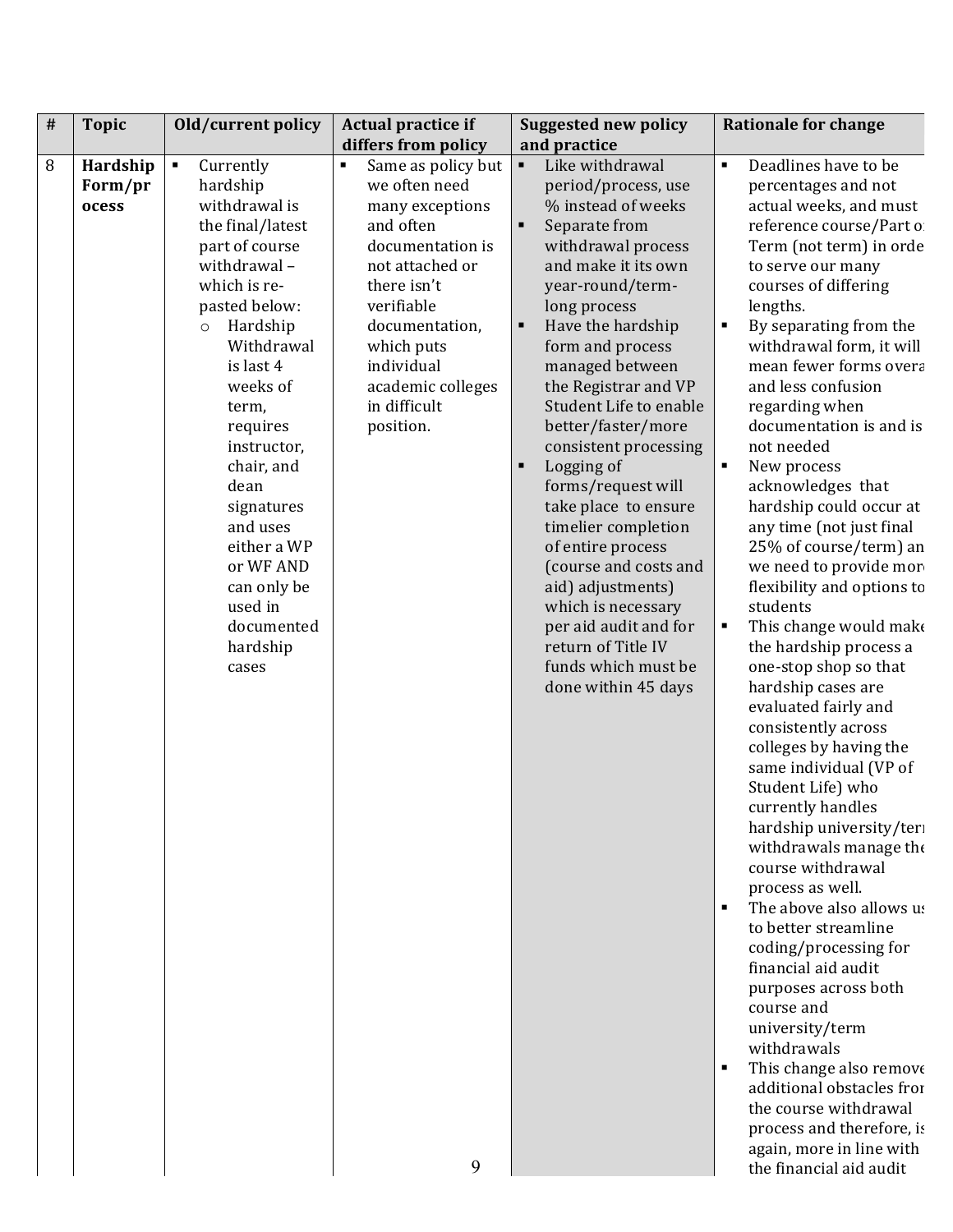| # | <b>Topic</b>              | Old/current policy                                                                                                                             | Actual practice if<br>differs from policy                                                                                                                                                   | <b>Suggested new policy</b><br>and practice                                                                                                                                                                                                                                                                                                                                                                        | <b>Rationale for change</b>                                                                                                                                                                                                                                                                                                                                                                                                                                                                                                     |
|---|---------------------------|------------------------------------------------------------------------------------------------------------------------------------------------|---------------------------------------------------------------------------------------------------------------------------------------------------------------------------------------------|--------------------------------------------------------------------------------------------------------------------------------------------------------------------------------------------------------------------------------------------------------------------------------------------------------------------------------------------------------------------------------------------------------------------|---------------------------------------------------------------------------------------------------------------------------------------------------------------------------------------------------------------------------------------------------------------------------------------------------------------------------------------------------------------------------------------------------------------------------------------------------------------------------------------------------------------------------------|
| 9 | P/NC<br>grade<br>requests | Only according<br>$\blacksquare$<br>to established<br>list of eligible<br>courses<br>Only allowed to<br>в<br>request during<br>drop/add period | Registrar has<br>$\blacksquare$<br>processed at<br>instructor<br>requests<br>consistently after<br>the published<br>policy deadline -<br>even (and often)<br>up to the end of<br>the course | Follow what the<br>$\blacksquare$<br>needs of the<br>university/faculty<br>seem to be - which -<br>according to practice<br>is to allow students to<br>request P/NC grades<br>(still only for eligible<br>courses) but up to the<br>75% point of the<br>course<br>Establish that, if for<br>٠<br>an eligible course,<br>and requested<br>properly within<br>deadline, the P/NC is<br>guaranteed to the<br>student. | Meet needs of<br>$\blacksquare$<br>faculty/students<br>Instructors could ask for<br>$\blacksquare$<br>exceptions to be made<br>even after the 75%<br>period, but because the<br>student record would<br>need to be updated by th<br>Registrar in order for th<br>proper grade to be<br>entered, we believe 75%<br>is the best deadline<br>Most assume a P/NC is<br>already guaranteed to th<br>student if requested<br>properly and within<br>deadlines, but we should<br>make this official policy<br>so there is no confusion |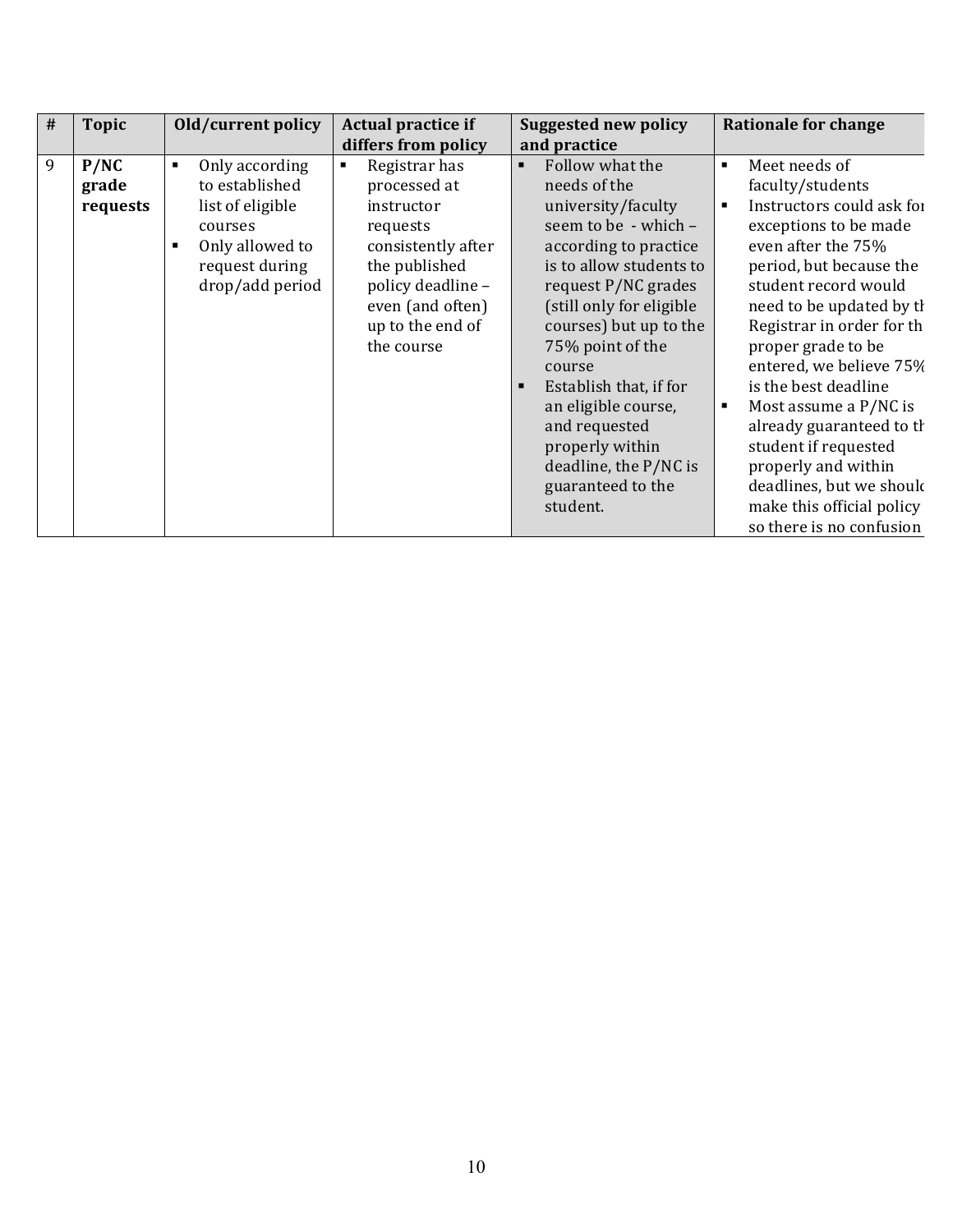# **Charge and Composition for a**

## **Taskforce to Investigate the Feasibility of Becoming a Tobacco-Free Campus**

### **Charge:**

The taskforce will outline the rationale for becoming a tobacco-free campus, including researching the feasibility of adopting new policies; conducting assessment and research to gauge support of all campus constituencies; developing policy goals and policy language; developing an implementation schedule for policy and support for affected individuals to sustain policy; developing a case to be presented to all constituencies, including the university administration and Board of Trustees.

Composition of the task force:

- Two co-chairs: Nancy Buhrer; Skeff Thomas
- Two or three student representatives: Brooke Neary, Jaime Kisthardt
- Representative(s) from Dean of Student's office: Joe Mulligan
- Representative(s) from Office of Institutional Research: June Ragone
- Representative(s) from University Health Center: Scott Woodside
- Representative(s) from Camden Campus: TBD
- Representatives/experts from Department of Health and Exercise Science: Greg Biren, Joanne Bullard
- Representative(s) from medical professionals at RUSOM and/or CMSRU: Darshan Roy
- Representative(s) from University Facilities, Planning and Design: Arijit De; Jim Lovegrove
- Representative(s) of professional staff and bargaining units: Steve Levine, Cindy Finer

**Timeline:** Senate process to form/convene/charge task-force—Fall 2016; Task force collect data, input from community, draft policy language, determine support for affected individuals -- AY 2017; Board of Trustees action June 2017 – December 2017; implement September 2017 - January 2018.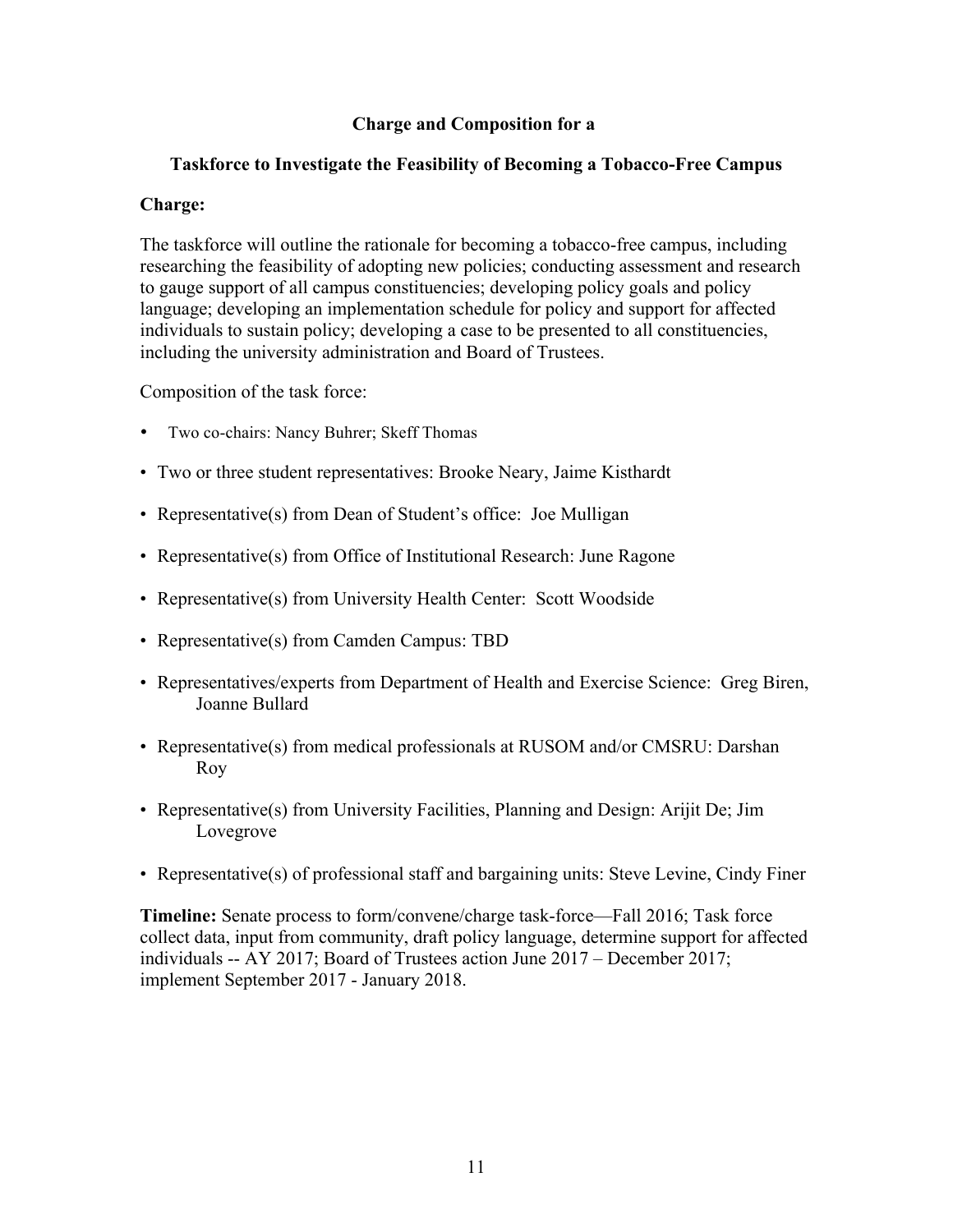# **Rowan University Policy (Glassboro Campus)**

https://confluence.rowan.edu/display/POLICY/Smoking+policy ROWAN UNIVERSITY POLICY

Title: *Smoking Policy* Subject: *Student Life* Policy No: *SL: 2016:12* Applies: *University-Wide* Issuing Authority: *President* Responsible Officer: *Vice President for Student Life and Dean of Students* Adopted: *08/10/2016* Last Revision: Last Reviewed:

#### I. PURPOSE

This policy provides guidelines regarding the prohibition of smoking in university buildings in compliance with New Jersey state law and applicable regulations and in compliance with University policy.

#### II. ACCOUNTABILITY

Under the direction of the President, the Vice President for Student Life and Dean of Students shall implement and ensure compliance with this policy.

#### III. APPLICABILITY

This policy applies to all Rowan University faculty, staff, students, and visitors to all Rowan University campuses.

### IV. DEFINITIONS

- 1.*Electronic smoking device* an electronic device that can be used to deliver nicotine or other substances to the person inhaling from the device, including, but not limited to, an electronic cigarette, cigar, cigarillo, hookah or pipe.
- 2.*Smoking* the burning of, inhaling from, exhaling the smoke from, or the possession of a lighted cigar, cigarette, pipe or any other matter or substance which contains tobacco or any other matter that can be smoked, or the inhaling or exhaling of smoke or vapor from an electronic smoking device.

### V. REFERENCES

1. Rowan University Policy - Student Code of Conduct

#### VI. POLICY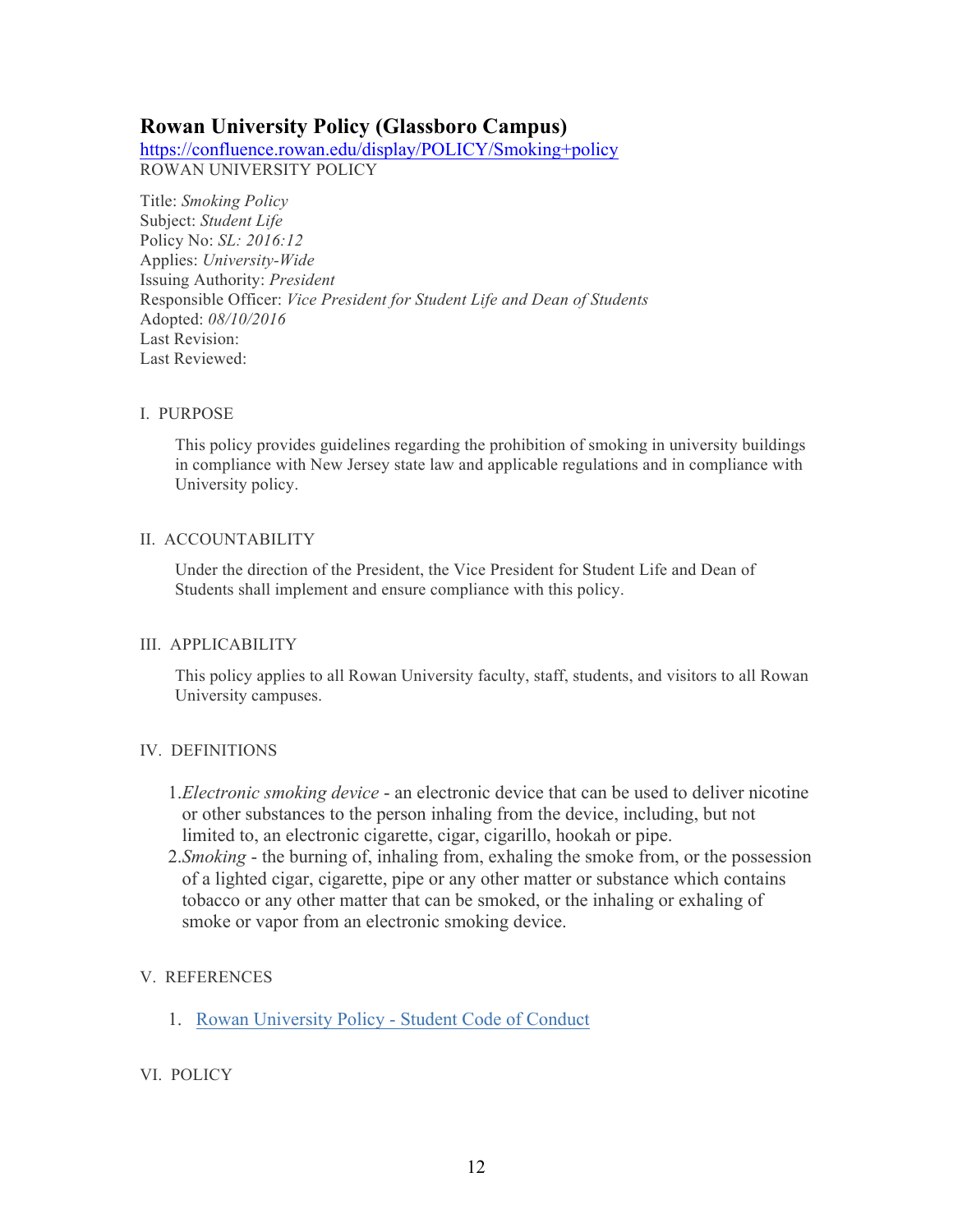- 1.New Jersey statutes state that the right of the non-smoker to breathe clean air supersedes the right of the smoker to smoke.
- 2.On the Glassboro Campus smoking of tobacco products and the use of electronic smoking devices is prohibited inside and within 50 feet of all academic, residential, service, and administrative buildings.
- 3.The Stratford Campus became smoke free on July 1, 2012. Smoking is prohibited in all University owned or leased facilities and vehicles.

# **Rowan SOM Policy**

### **Clean Air / Smoke-Free Environment**

In an effort to provide a safe, healthy and comfortable environment for all patients, faculty, staff members, students, volunteers, visitors and the general public, smoking is prohibited in all University owned or leased facilities and vehicles. The Stratford campus became smoke free on July 1, 2012. This policy regarding a clean air / smoke - free environment in all University-owned or leased facilities and vehicles is set to protect the health of non-smoking patients, faculty, staff members, students, volunteers, visitors and the general public; to help those who wish to quit smoking do so; and to serve as an example to the community.

# **Cooper Medical School of Rowan University Policy Smoking**

PURPOSE: To establish rules which prohibit tobacco smoking in the workplace. 71 Cooper Medical School of Rowan University Student Handbook - Policies Updated 2/22/2016

POLICY: CMSRU, in compliance with PL 1981, Chapter 320, and consistent with the policy of Rowan University, bans smoking inside and within 50 feet of all academic, residential, service and administrative buildings on campus.

SCOPE: This policy applies to all CMSRU medical students, visiting medical students, faculty and staff.

DEFINITIONS: Under PL 1981, Chapter 320, smoking is the burning of a lighted cigar, cigarette, pipe, or any other matter or substance which contains tobacco.

PROCEDURE: New Jersey statutes state that the right of the non-smoker to breathe clean air supersedes the right of the smoker to smoke. CMSRU has adopted a policy to ban smoking inside and within 50 feet of all academic, residential, service and administrative buildings on campus

# **Rowan College at Gloucester County Policy**

### **Smoke- and Tobacco-Free Environment**

*Administrative procedure and Board policy 2004, revised 4/18/14*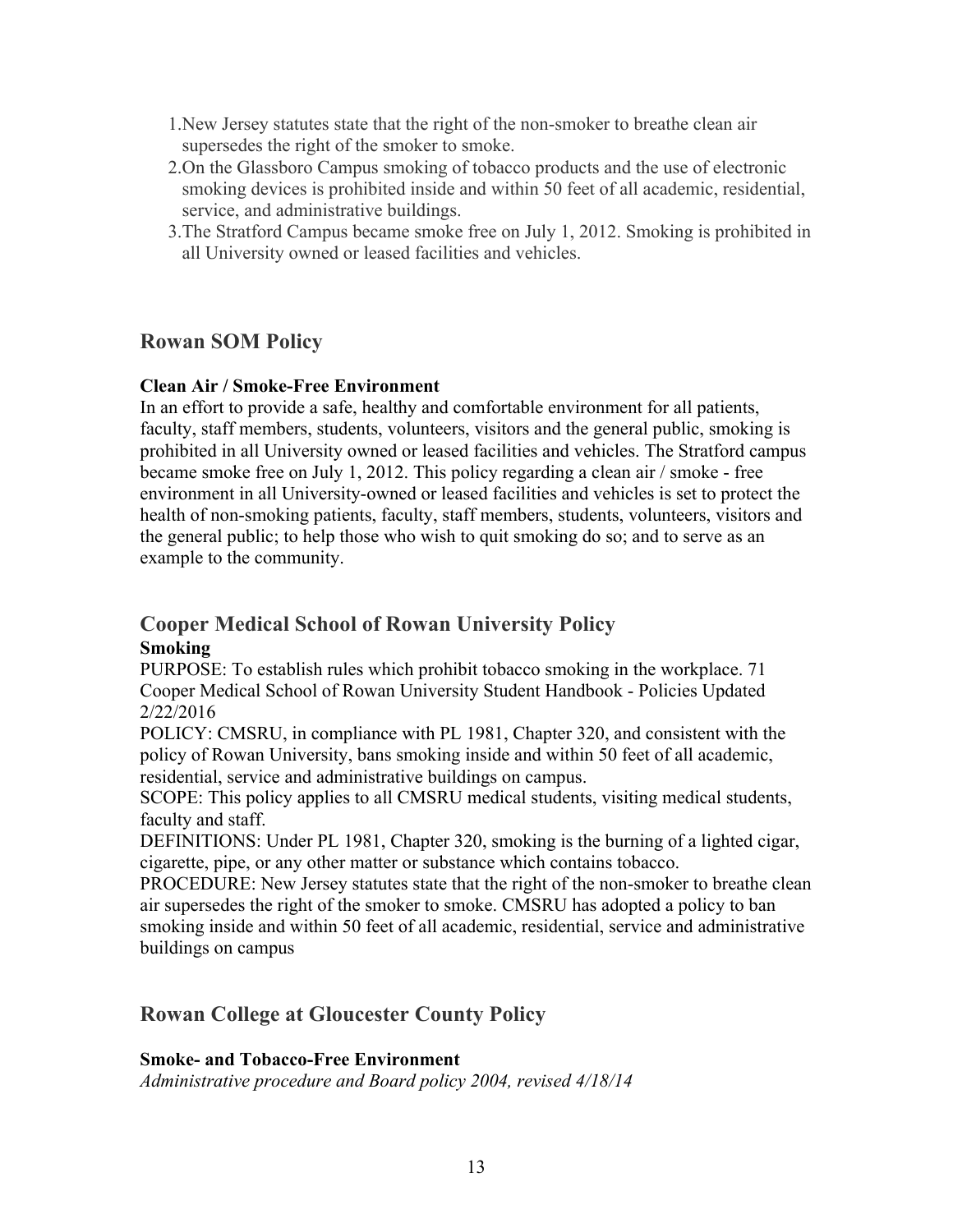To ensure compliance with New Jersey state law concerning the provision of a smokefree environment that protects, preserves and fosters the health and safety of all persons, the College prohibits smoking in all buildings and grounds except in designated smoking areas identified by "Smoking Permitted Area" signs.

# **Rowan College at Burlington County Policy**

### **Smoking Prohibited on College Premises**

Policy 604 adopted by the RCBC Board of Trustees March 11, 2014 (superseding the policy of April 18, 2007)

### **Introduction**

1. Smoking on college property by any person at any time anywhere is strictly prohibited. College property includes all college vehicles as well as real estate owned by the college. 2. Rowan College at Burlington County recognizes the health hazards associated with smoking. These health hazards can have serious implications both for the smoker and the non-smoker. Enactment of this policy will promote the health and welfare of all individuals on campus and enhance the comfort of non-smokers, particularly those with health conditions aggravated by exposure to smoking.

3. The effect of this Policy is to prohibit smoking not only in all buildings but also on all areas of college property. This means that smoking is prohibited on the grounds, playing fields, walkways, roadways, parking lots, in and around the perimeter of any building.

### **"Smoking" Defined**

For purposes of this policy, "smoking" is defined as the burning of a lighted cigar, cigarette, pipe, or any other matter or substance that contains tobacco as well as the use of smokeless tobacco, snuff, and electronic cigarettes or any product that simulates the act of smoking.

# **Camden County College Policy**

### **Tobacco-Free Institution Policy**

Camden County College is committed to the promotion of the good health of our students, employees and the entire College community by providing a healthy environment in which to learn and work while furthering the mission of the College. Therefore, Camden County College has established this *tobacco-free campus* policy.

1. Smoking and the use of all tobacco or "tobacco-like" products, on all College property by any person at any time, is strictly prohibited.

– For purposes of this policy, "smoking" is defined as the burning of a lighted cigar, cigarette, pipe, or any other matter of substance that contains tobacco or any tobacco-like product, as well as the use of smokeless tobacco, snuff, or similar substance. E-cigarettes and vapor cigarettes are additionally banned within this policy.

– College property includes all vehicles and real estate owned, leased, or controlled by the College.